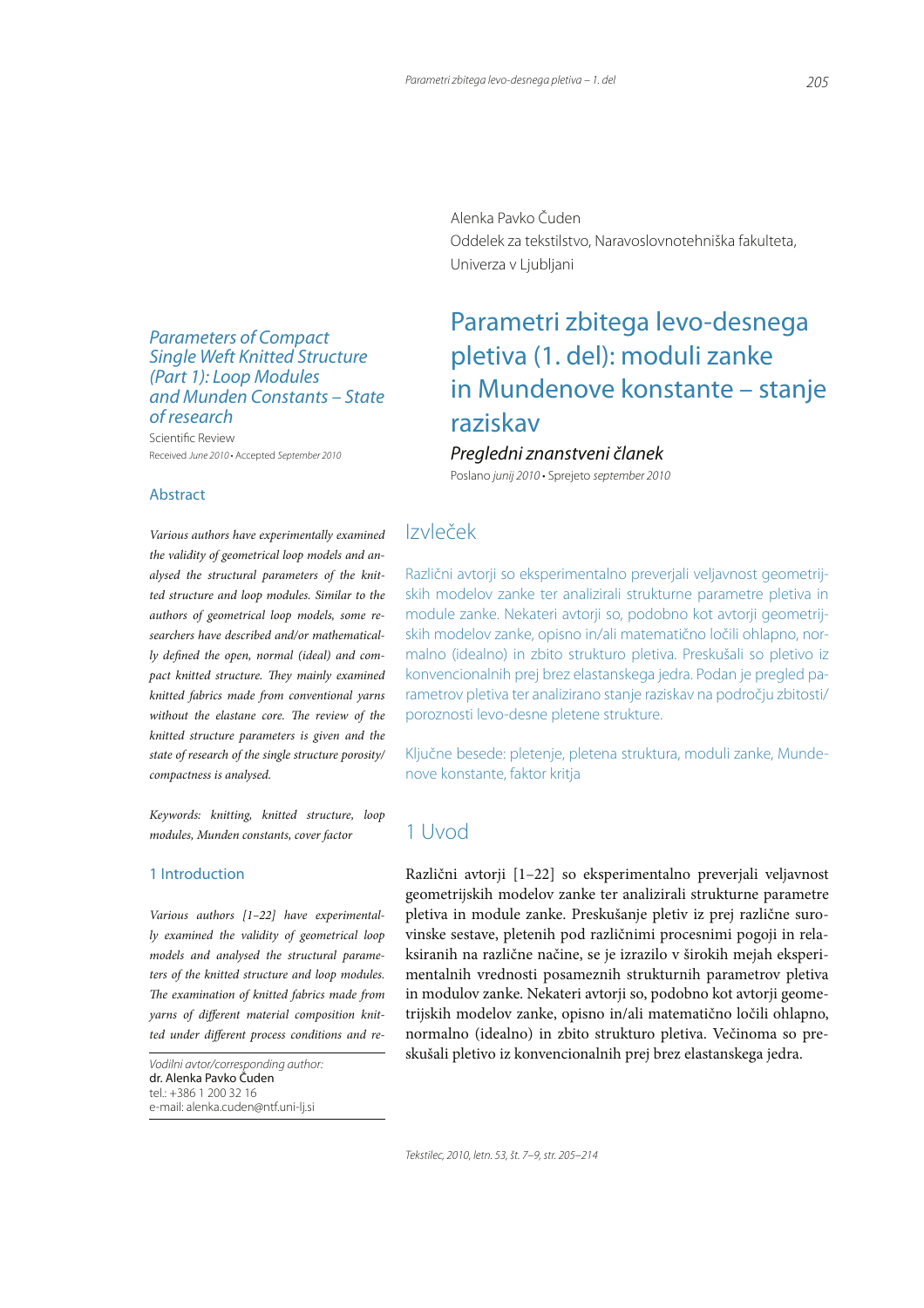laxed with different methods resulted in a wide range of values of individual structural parameters and loop modules. Similar to the authors of geometrical loop models, some researchers have described and/or mathematically defined an open, normal (ideal) and compact knitted structure. They mainly examined knitted fabrics made from conventional yarns without the elastane core.

#### 2 Knitted fabric parameters

Knitted fabric parameters describe the knitted structure on the basis of geometrical loop models. A comparison of the calculated values of investigated fabric parameters and theoretical values of ideal knitted fabrics enables the compactness/porosity evaluation of the knitted structure. The calculated values of parameters also enable the evaluation of anticipated performance properties of knitted fabrics.

The density coefficient is defined by the ratio of the horizontal and the vertical density of the knitted fabric [23]. We have (Equation 1), where are: C – density coefficient of knitted fabric,  $D_{_{h}}$  – horizontal density of knitted fabric (cm<sup>-1</sup>), D<sub>v</sub> – vertical density of knitted fabric ( $cm^{-1}$ ), A - loop width (mm), B – loop height (mm).

Munden [5] defined the loop shape factor  $K_4 =$  $D_{\nu}$ / $D_{h}$ .  $K_{4}$  is inversely proportional to the density coefficient C defined by Dalidovič [23], therefore  $K<sub>a</sub> = 1 / C$ .

The density coefficient, paradoxically, does not directly describe the porosity/compactness of the knitted structure. It only defines the ratio between the loop width and loop height, or the ratio between the horizontal and vertical density of the knitted structure. A lower density coef cient along with the equal horizontal density indicates a more compact knitted structure in the vertical direction. With the increased couliering depth and the unchanged loop width, the loop length increases while simultaneously, the vertical density of the knitted structure decreases. The loop shape and the ratio between the loop width and the loop height (the density coefficient) change.

The density coefficient of basic single knitted fabrics is usually  $C = 0.7$ -0.9, depending on the fabric structure. According to Dalidovič, the

## 2 Parametri pletiva

Parametri pletiva na osnovi geometrijskih modelov zanke opisujejo strukturo pletiva. Primerjava izračunanih vrednosti parametrov preiskovanih pletiv s teoretičnimi vrednostmi parametrov idealnih pletiv omogoča ocenjevanje zbitosti/poroznosti pletene strukture. Izračunane vrednosti parametrov pletiv tudi omogočajo ocenjevanje pričakovanih uporabnih lastnosti pletiv.

Koeficient gostote pletiva je razmerje med horizontalno in vertikalno gostoto pletiva [23]. Velja:

$$
C = \frac{D_h}{D_v} = \frac{B}{A} \tag{1}
$$

kjer je: C – koeficient gostote pletiva,  $D_h$  – horizontalna gostota pletiva (cm<sup>-1</sup>),  $D_v$  – vertikalna gostota pletiva (cm<sup>-1</sup>), A – širina zanke (mm),  $B$  – višina zanke (mm).

Munden [5] je definiral faktor oblike zanke  $K_4 = D_{\nu} / D_h$ .  $K_4$  je obratno sorazmeren koeficientu gostote C, ki ga je definiral Dalidovič [23], torej je  $K_a = 1 / C$ .

Koeficient gostote, paradoksalno, ne opisuje neposredno poroznosti/zbitosti pletiva, temveč le razmerje med širino in višino zanke oz. med horizontalno in vertikalno gostoto pletiva. Manjši koeficient gostote pri enaki horizontalni gostoti pomeni večjo zbitost pletiva v vertikalni smeri. Pri povečani globini kuliranja in nespremenjeni širini zanke se poveča dolžina zanke, hkrati pa se zmanjša vertikalna gostota pletiva. Spremeni se oblika zanke ter razmerje med širino in višino zanke, tj. koeficient gostote pletiva. Koeficient gostote za enostavno levo-desno pletivo je običajno, glede na strukturo,  $C = 0.7 - 0.9$ . Teoretični koeficient gostote za idealno enostavno levo-desno pletivo normalne strukture je po Dalidoviču  $C = 0,865$  [23].

Faktor kritja je za votkovna levo-desna pletiva kot funkcijo dolžine zanke in metrske številke preje definiral Munden [24]. Z uzakonjeno uporabo merskih enot tex je faktor kritja pletiva funkcija dolžinske mase preje in dolžine zanke. Velja:

$$
K = \frac{\sqrt{T_t}}{\ell} \tag{2}
$$

kjer je:  $K$  – faktor kritja pletiva (tex $^{1/2}$ mm $^{-1}$ ),  $T_t$  – dolžinska masa preje (tex),  $\ell$  – dolžina zanke (mm).

Priporočljiv faktor kritja enostavnega levo-desnega pletiva je  $K =$  $1,4 \pm 10$  % (tex<sup>1/2</sup>mm<sup>-1</sup>) [18]. Večji faktor kritja opisuje bolj zbito strukturo pletiva.

Širinski faktor vpletanja niti opisuje razmerje med dolžino zapletene niti v eni zančni vrsti ter dolžino zančne vrste oz. razmerje med dolžino in širino zanke [25, 26, 27, 17]. Velja:

$$
V_s = \frac{L}{n \cdot A} = \frac{n \cdot \ell}{n \cdot A} = \frac{\ell}{A}
$$
 (3),

kjer je:  $v_{\rm s}$  – širinski faktor vpletanja niti,  $L$  – dolžina niti v zančni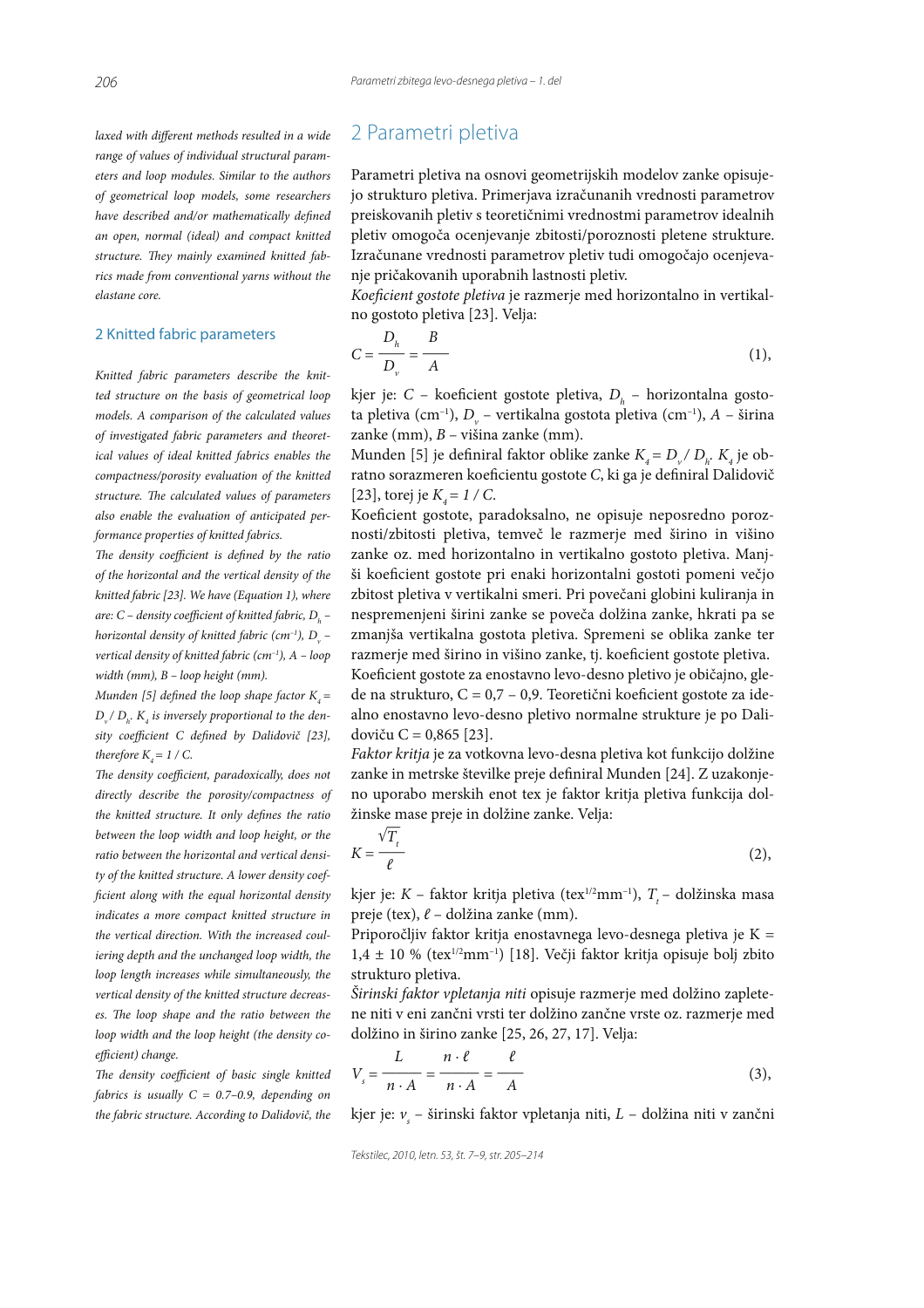$\overline{\rho}$ 

 $\overline{a}$ 

theoretical density coefficient of the ideal basic single knitted structure is  $C = 0.865$  [23].

The cover factor of the weft single knitted structure was defined by Munden [24] as a function of the loop length and yarn count. As the use of tex units was enacted, the cover factor has been the function of the yarn linear density and loop length. It holds (Equation 2), where are:  $K$ - knitted fabric cover factor (tex<sup>1/2</sup>mm<sup>-1</sup>), T<sub>t</sub>yarn linear density (tex),  $\ell$  - loop length (mm). The recommended cover factor of the basic single knitted fabrics is  $K = 1.4 \pm 10\%$  (tex<sup>1/2</sup>mm<sup>-1</sup>) [18]. A higher cover factor describes a more compact knitted structure.

The width interlacing factor describes the ratio between the length of the interlaced yarn within the course and course length, or the ratio between the loop length and loop width [25, 26, 27, 17]. It holds (Equation 3), where are:  $v_{\rm s}$  width interlacing factor,  $L$  – length of the interlaced yarn within a course (mm),  $n$  - number of the wales (loops) within a course,  $\ell$  - loop length (mm),  $A - loop$  width (mm).

The length interlacing factor describes the ratio between the loop length and the loop height [27]. It holds (Equation 4), where are:  $v_a$  length interlacing factor,  $\ell$  – loop length (mm),  $B$  – loop height (mm).

The width loop module is the ratio between the loop width and varn thickness. It shows to which extent the loop is filled with yarn in the width direction, i.e. the widthwise compactness of the loop [25]. The width loop module is an inverse value of the width  $\alpha_{\nu}$ , defined by Korlinski [27].

We have (Equation 5), where are:  $\alpha$  – width loop module,  $A - loop$  width (mm),  $d_{pr} - yarn$ thickness (mm).

The height loop module is the ratio between the loop height and yarn thickness. It shows to which extent the loop is filled with yarn in the height direction, i.e. the lengthwise compactness of the loop [25]. It holds (Equation 6), where are:  $\beta$  – height loop module, B – loop height (mm),  $d_{\infty}$  – yarn thickness (mm).

The linear loop module is the ratio between the loop length and yarn thickness [23, 28]. We have (Equation 7), where are:  $\delta$  - linear loop module,  $\ell$  – loop length (mm),  $d_{\text{pr}}$  – yarn thickness (mm).

vrsti (mm), n – število zančnih stolpcev (zank) v zančni vrsti,  $\ell$  – dolžina zanke (mm),  $A - \xi$ irina zanke (mm).

Dolžinski faktor vpletanja niti opisuje razmerje med dolžino in višino zanke [27]. Velja:

$$
V_d = \frac{c}{B} \tag{4}
$$

kjer je:  $v_a$  – dolžinski faktor vpletanja niti,  $\ell$  – dolžina zanke (mm),  $B$  – višina zanke (mm).

Širinski modul zanke je razmerje med širino zanke in debelino preje in kaže, kako je zanka po širini izpolnjena s prejo, tj. prečno zbitost zanke [25]. Širinski modul zanke je nasprotna vrednost širinskega koeficienta zanke  $\alpha_{\kappa}$ , ki ga je definiral Korlinski (27). Velja:

$$
\alpha = \frac{A}{d_{pr}}\tag{5}
$$

kjer je:  $\alpha$  – širinski modul zanke, A – širina zanke (mm),  $d_{nr}$  – debelina preje (mm).

Višinski modul zanke je razmerje med višino zanke in debelino preje in kaže, kako je zanka po višini izpolnjena s prejo, tj. vzdolžno zbitost zanke [25]. Velja:

$$
\beta = \frac{B}{d_{pr}}\tag{6}
$$

kjer je:  $\beta$  – višinski modul zanke, A – širina zanke (mm),  $d_{nr}$  – debelina preje (mm).

Dolžinski modul zanke je razmerje med dolžino zanke in debelino preje [23, 28]. Velja:

$$
\delta = \frac{\epsilon}{d_{pr}}\tag{7}
$$

kjer je:  $\delta$  – dolžinski modul zanke,  $\ell$  – dolžina zanke (mm),  $d_{n}$  – debelina preje (mm).

Večji dolžinski modul pomeni ohlapnejšo, manjši pa bolj zbito strukturo. Za pletiva za različne namene se dolžinski moduli zanke razlikujejo in znašajo  $\delta$  = 18-50 [25, 17]. Razmerje med dolžino zanke in premerom preje  $\ell / d_{pr}$ , tj. dolžinski modul zanke, so nekateri avtorji [8, 29-33] imenovali faktor kritja pletiva, preden in po tem, ko je pojem faktorja kritja  $K = T_{+}^{1/2}/\ell$  definiral Munden [24]. Grosberg [34] je zbitost strukture opisal s parametrom  $d_{nr}/\ell$ , tj. z nasprotno vrednostjo dolžinskega modula zanke  $\delta$ ; parameter  $d_{\alpha}$ /  $\ell$  je imenoval nominalni faktor kritja pletiva. Oba parametra, dolžinski modul zanke  $\delta$  in pravi faktor kritja pletiva K, opisujeta polnost/poroznost pletiva; faktor kritja pletiva K pri tem upošteva tudi surovinsko sestavo preje, dolžinski modul zanke  $\delta$ pa ne.

Ploščinski modul zanke je razmerje med površino zanke in površino niti, ki oblikuje zanko [23]. Opisuje zapolnjenost površine zan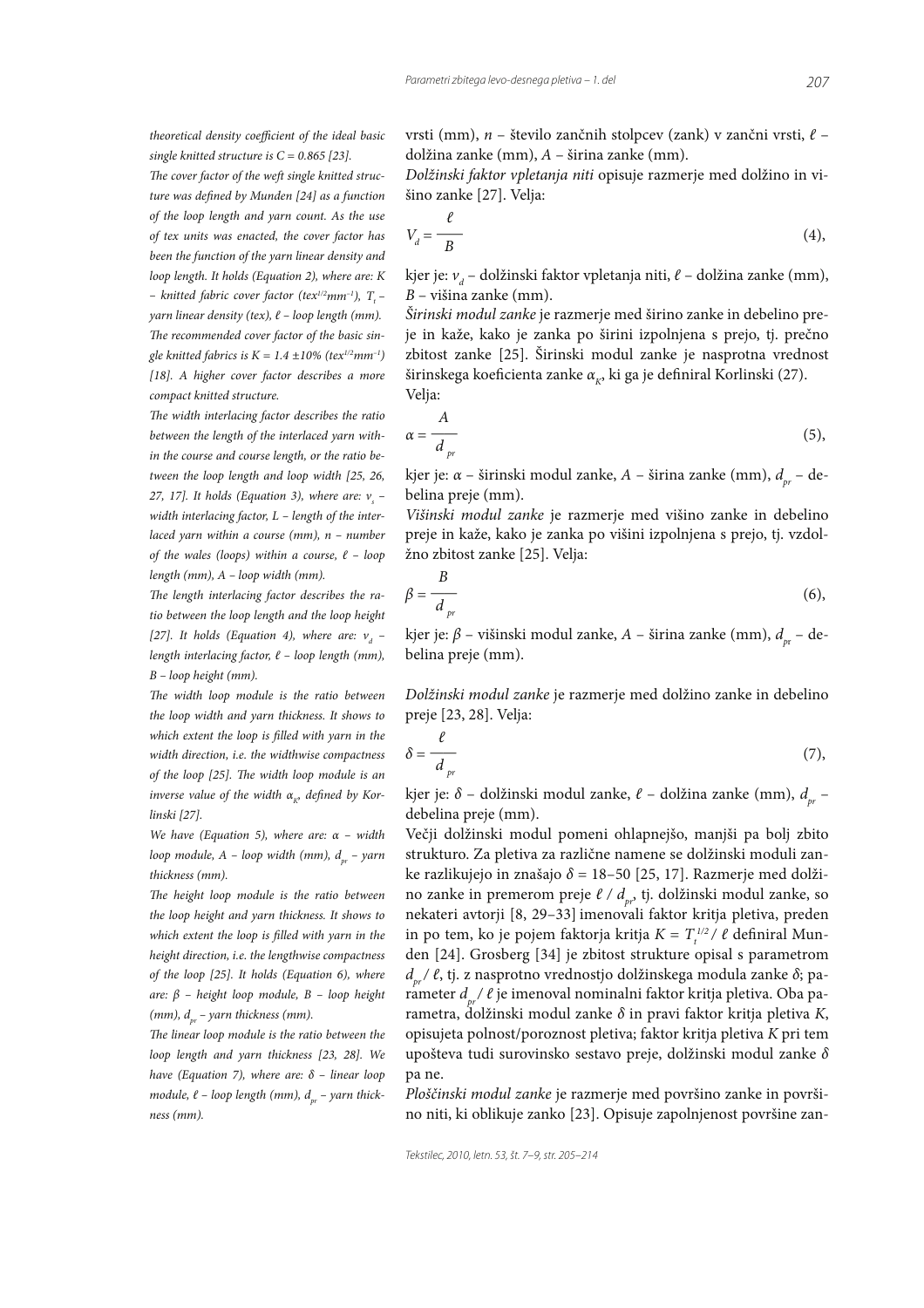*208*

A higher value of the linear loop module describes a more open structure, while a lower value describes a more compact structure. The loop modules of knitted structures designed for different end-uses differ and their values are  $\delta$  $= 18 - 50$  [25, 17].

Before and after the cover factor  $K = T_t^{\frac{1}{2}}$  /  $\ell$ was defined by Munden  $[24]$ , the ratio between the loop length and yarn thickness, i.e. the linear loop module, was called cover factor by some authors [8, 29–33]. Grosberg [34] described the compactness of the knitted structure with the parameter  $d_{pr}^{\phantom{\dag}}/$  l, i.e. with the inverse value of the linear loop module δ. The parameter  $d_{_{pr}}/$   $\ell$ was denoted the nominal cover factor. Both parameters, the linear loop module δ and the genuine cover factor K, describe the compactness/ openness of the knitted structure. The genuine cover factor K also takes into consideration the material composition of the yarn, while the linear loop module δ does not.

The area loop module is defined by the ratio between the loop area and the area of yarn forming the loop  $[23]$ . It describes the filling of the loop area with yarn. A higher value of the area loop module describes a more open structure. It holds (Equation 8), where are:  $\delta_{_{p}}$  – area loop module, A – loop width (mm), B – loop height (mm),  $\ell$  – loop length (mm),  $d_{pr}$  – yarn thickness (mm).

The volume loop module is the ratio between the loop volume and the volume of yarn forming the knitted loop within the fabric [23]. It describes the voluminosity of the knitted structure. A higher value of the volume loop module indicates a more open knitted structure. We have (Equation 9), where are:  $\delta_{\rm v}$  – volume loop module, A – loop width (mm), B – loop height (mm),  $d_{nl}$  – knitted fabric thickness (mm),  $\ell$  – loop length (mm),  $d_{pr}$  – yarn thickness (mm).

The Munden constants  $[5]$  define the interdependence of individual basic knitted fabric parameters and knitted loop parameters. They describe the ratio between the knitted structure density (uniaxial, area) and the loop length. The Munden constants are defined as (Equations 10–14), where are: D – knitted fabric area density,  $D_{_{\mathrm{v}}}$  – knitted fabric vertical density,  $D_{_{h}}$  $-$  knitted fabric horizontal density,  $\ell$  - loop length, and  $K_1, K_2, K_3, K_4$  – Munden constants.

ke s prejo. Večji ploščinski modul zanke opisuje ohlapnejšo strukturo. Velja:

$$
\delta_{v} = \frac{A \cdot B}{d_{pr} \cdot \ell} \tag{8}
$$

kjer je:  $\delta_p$  – ploščinski modul zanke, A – širina zanke (mm), B – višina zanke (mm),  $\ell$  – dolžina zanke (mm),  $d_{pr}$  – debelina preje (mm).

Prostorninski modul zanke je razmerje med prostornino zanke in prostornino niti, ki oblikuje zanko v pletivu [23]. Opisuje voluminoznost pletiva. Večji prostorninski modul zanke opisuje ohlapnejšo strukturo. Velja:

$$
\delta_{v} = \frac{4 \cdot A \cdot B \cdot d_{pl}}{\pi \cdot d_{pr}^{2} \cdot \ell} \tag{9},
$$

kjer je:  $\delta_{\rm v}$  – prostorninski modul zanke, A – širina zanke (mm), B – višina zanke (mm),

 $d_{pl}$  – debelina pletiva (mm),  $\ell$  – dolžina zanke (mm),  $d_{pr}$  – debelina preje (mm).

Mundenove konstante [5] definirajo odvisnost posameznih temeljnih parametrov pletiva in zanke. Opisujejo razmerje med gostoto pletiva (enosmerno, ploskovno) in dolžino zanke. Mundenove konstante so definirane:

$$
D = \frac{K_1}{\ell^2} \tag{10}
$$

$$
D_v = \frac{K_2}{\ell} \tag{11},
$$

$$
D_h = \frac{K_s}{\ell} \tag{12}
$$

$$
K_{1} = K_{2} \cdot K_{2} \tag{13}
$$

$$
\frac{D_{\nu}}{D_{h}} = \frac{K_{2}}{K_{3}} = K_{4}
$$
 (14),

kjer so:  $D$  – ploskovna gostota pletiva,  $D_{_{\rm v}}$  – vertikalna gostota pletiva,  $D_h$  – horizontalna gostota pletiva,  $\ell$  – dolžina zanke in  $K_{_1},$   $K_{_2},$  $K_{3}$ ,  $K_{4}$  – Mundenove konstante.

## 3 Raziskave

Tompkins [1] je med prvimi matematično zapisal medsebojno odvisnost parametrov pletiva in zanke. Tompkinsov zakon definira, da je produkt vertikalne in horizontalne gostote pletiva pri dani dolžini zanke konstanta, torej če je  $\ell$  = konst., je  $D = D_{v} \cdot D_{h} =$  konst. Debelina enostavnega levo-desnega pletiva je enaka dvakratni debelini preje, torej  $d_{pl} = 2d_{pr}$ .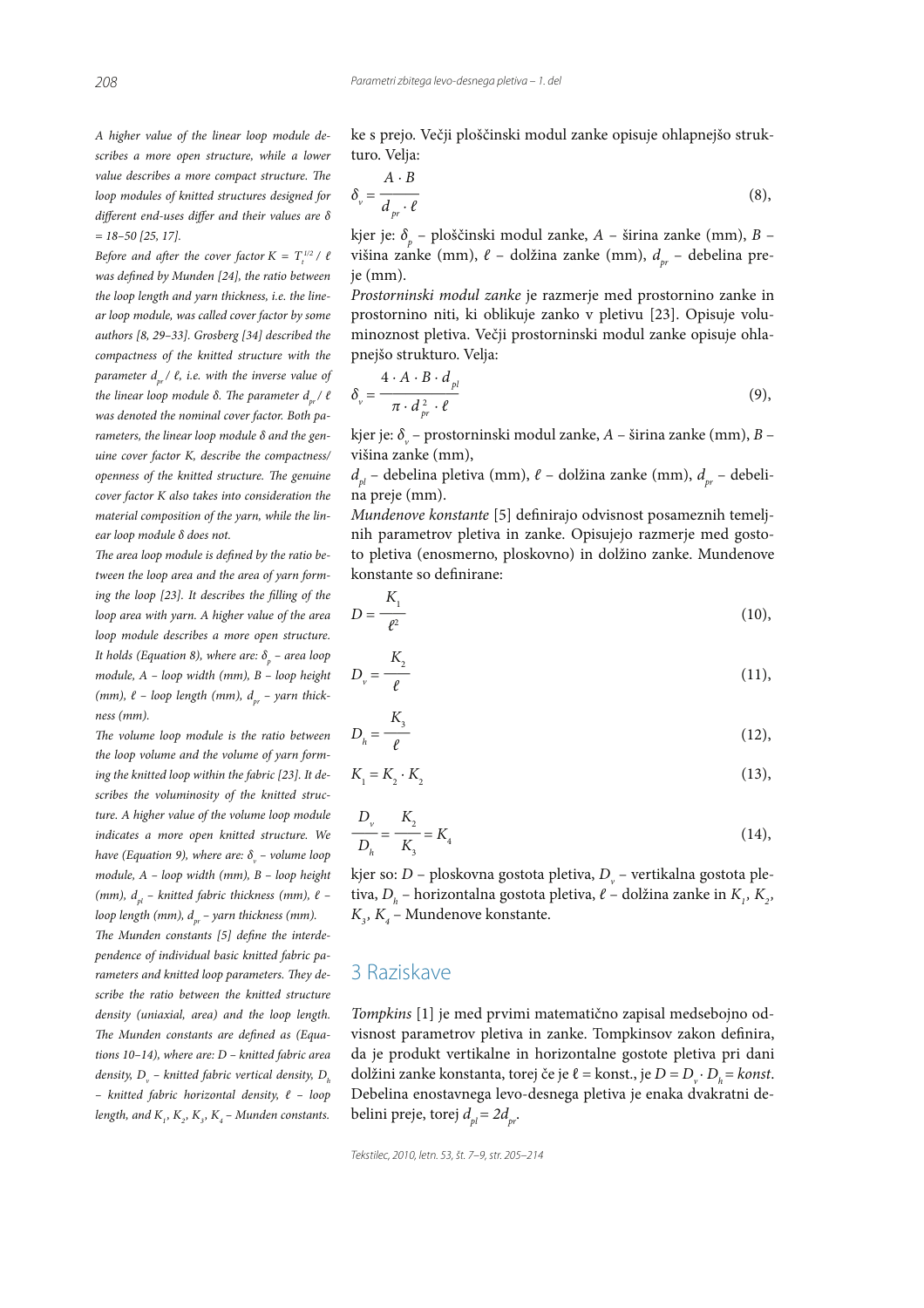#### 3 State of research

Tompkins [1] was one of the first researchers who mathematically defined the interdependence of the knitted fabric parameters and loop parameters. The Tompkins's law defines that with the noted loop length, the product of the vertical and horizontal density of the knitted fabric is a constant, therefore if  $\ell$  = const., D =  $D_{\mu} \cdot D_{\mu}$  = const. The thickness of the basic single weft knitted fabric equals the double varn thickness, *i.e.*  $d_{ol} = 2d_{ol}$ 

Doyle [2] defined the open and the compact knitted structure descriptively and graphically, yet not mathematically. On the basis of extensive experimental work, he established that the area density of the dry relaxed knitted fabric is exclusively a function of the loop length, and that it depends neither on the yarn type and yarn structure nor on the knitting process. It holds:  $D = 19.3 / l^2$ .

That means that even before Munden [5], Doyle defined the value of the constant  $K = 19.3$  valid for the real knitted fabrics, which are mainly of normal or approximately normal structure.

On the basis of the loop geometrical proportions derived from Tompkins's law [1] and Peirce's loop model [4], Shinn [3] defined the linear loop module equal to Peirce's:  $\delta$  = 16.66. The ratio between the vertical and horizontal density of the knitted fabric which was later defined as the loop shape factor by Munden [5] was found  $K = 1.15$ . With his experimental work, Shinn established a good correlation between the practically measured and theoretically defined loop shape factor K . Shinn's research was based on Peirce's planar loop model [4]; the lengthwise and widthwise joints of the needle and sinker arcs indicated that only the normal knitted structure was anticipated. Simultaneously, the value of the constant  $K = 1.15$  signifies the value of the density coefficient  $C = 0.87$  $(K<sub>a</sub> = 1 / C)$ , which corresponds to the value of C, defined for the normal knitted structure by Dalidovič [6].

Nutting [7] determined the structural parameters of knitted fabrics in the process of relaxation based on Doyle's [2] and Munden's [5] conclusions. He analysed woollen single weft structures with different knitted fabric densities, Dovle [2] ie ohlapno in zbito strukturo opredelil opisno in slikovno, ne pa tudi matematično. Na podlagi obširnega eksperimentalnega dela je ugotovil, da je ploskovna gostota suho relaksiranega pletiva izključno funkcija dolžine zanke in ni odvisna od vrste in strukture preje, niti od postopka pletenja. Velja:  $D = 19,3 / l^2$ .

To pomeni, da je Doyle že pred Mundenom [5] določil vrednost konstante  $K_i$  = 19,3, ki velja za realno pletivo, večinoma normalne oz. približno normalne strukture.

Shinn [3] je na podlagi geometrijskih razmerij zanke, izpeljanih iz Tompkinsovega zakona [1] in Peirceovega modela zanke [4], določil, da je dolžinski modul zanke enak Peirceovemu:  $\delta$  = 16,66. Razmerje med vertikalno in horizontalno gostoto, ki ga je pozneje Munden [5] definiral kot faktor oblike zanke, je  $K_a = 1,15$ . Z eksperimentalnim delom je ugotovil dobro korelacijo med praktično izmerjenimi in teoretično določenim faktorjem oblike zanke  $K_{\mu}$ . Shinnove raziskave so se opirale na ploskovni Pierceov model zanke [4]; vzdolžno in prečno stikanje igelnih in platinskih lokov je pomenilo predvidevanje izključno normalne strukture pletiva. Hkrati vrednost  $K_a$  = 1,15 pomeni vrednost koeficienta gostote C = 0,87 ( $K_a$  = 1 / C), ta pa ustreza vrednosti C, ki jo je za pletivo normalne strukture podal Dalidovič [6].

Nutting [7] je na podlagi sklepov Doyla [2] in Mundena [5] ugotavljal strukturne parametre pletiv v procesu relaksacije. Analiziral je volnena votkovna levo-desna pletiva različnih gostot, tj. napletena iz prej različne dolžinske mase. Preiskovana pletiva so bila različno suho in mokro relaksirana. Ugotovil je, da se Mundenova konstanta K, za preskušana mokro relaksirana pletiva zbite do ohlapne strukture odlično ujema z vrednostjo, ki jo je za mokro relaksirano volneno pletivo eksperimentalno določil Munden [5],  $K_i = 21.6$ .  $K_i$  za pletiva, ki so bila poleg mokre relaksacije tudi toplotno obdelana v vodi oz. pari, je za vse strukture, od zbite do ohlapne,  $K_i = 22,5-24,4$ .

Fletcher in Roberts [8] sta po petih ciklih pranja merila strukturne parametre neobdelanih in pozneje obdelanih volnenih pletiv, pletenih iz prej različne dolžinske mase in z različno dolžino zanke. Dolžinski modul zanke $\delta = \ell / d_{pr}$ za preiskovana pletiva (preračunan iz podanih rezultatov  $d_{pr}(\ell)$  se je v odvisnosti od uporabljene dolžinske mase preje in napletene dolžine zanke gibal v mejah  $\delta$  = 9,64–22,32. Faktor kritja  $K = T^{1/2}_{\tau}/\ell$ , preračunan iz podanih rezultatov  $K = 1 / \ell N^{1/2}$ , se je gibal v mejah  $K = 1,01-2,19$  tex<sup>1/2</sup>·mm<sup>-1</sup>. Fletcher in Roberts sta torej preiskovala pletiva zbite do ohlapne strukture. Iz rezultatov njunih preiskav je videti, da se pletivo z večjim dolžinskim modulom zanke, tj. ohlapnejše pletivo, pri relaksaciji po petih pranjih bolj krči. Skupno ploščinsko krčenje narašča z zmanjšanjem razmerja vertikalne in horizontalne gostote  $K<sub>c</sub>$ . Hurley [9] se je ukvarjal z dimenzijsko stabilnostjo votkovnega levo-desnega pletiva iz predivnih prej, spredenih iz različnih vrst poliakrilonitrilnih vlaken. Preskušana pletiva so bila napletena z dvema globinama kuliranja; bila so surova in naknadno obdelana ter suho in mokro relaksirana po različnih postopkih. V svojem eks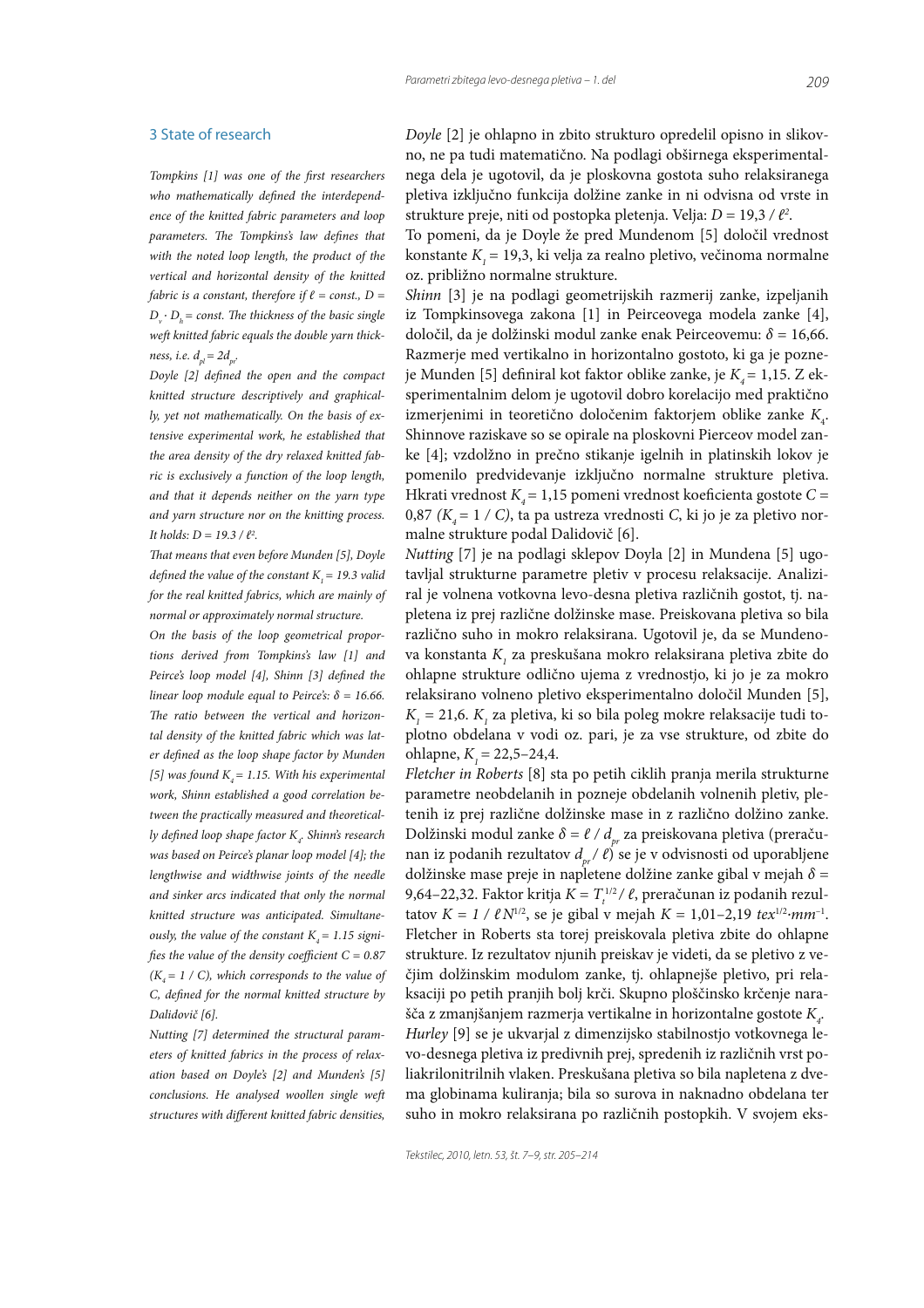i.e. fabrics made from various yarns with different linear densities. The investigated knitted fabrics were dry and wet relaxed with various processes. He established that the Munden constant  $K_{_I}$  for the investigated wet relaxed knitted fabrics with a compact to open structure corresponds perfectly to the value, defined for the wet relaxed woollen knitted structure by Munden [5],  $K_1 = 21.6$ .  $K_1$  for the knitted fabrics which were wet relaxed and additionally heattreated in water or steam was  $K = 22.5-24.4$ for all structures, from compact to open.

Fletcher and Roberts  $[8]$  measured after five cycles of laundering the structural parameters of greige and after-treated woollen knitted fabrics made from yarns of different linear density and different loop length. For the investigated knitted fabrics, the linear loop module  $\delta = \ell / d_{\gamma}$ (calculated from the given results of  $d_{pr}^{\dagger}/\ell$ ) was found in the range  $\delta = 9.64 - 22.32$ , depending on the yarn linear density and loop length. The cover factor  $K = T_t^{1/2}/\ell$  calculated from the given results by  $K = 1 / \ell N^{1/2}$  was in the range  $K =$ 1.01-2.19 tex $1/2$ mm<sup>-1</sup>. Thus, Fletcher and Roberts investigated knitted fabrics from a compact to open structure. From their results, it is evident that the knitted fabric with a higher value of the linear loop module, i.e. more open structure, exhibits higher relaxation shrinkage after five laundering cycles. The total surface shrinkage increases with the decrease in the ratio between the vertical and horizontal density, i.e. constant  $K_{\underline{A}}$ .

Hurley [9] studied the dimensional stability of single weft knitted fabrics made from yarns spun from different types of polyacrylonitrile fibres. The investigated fabrics were knitted with two couliering depths. They were greige or aftertreated, and dry or wet relaxed in various processes, respectively. In his experimental work, Hurley analysed the knitted structure by measuring the horizontal and vertical density, and calculating the loop shape factor, i.e. Munden constant  $K_{4}[9]$ . From the research results, it can be seen that in most cases,  $K_{_4}$  for the dry and wet relaxed polyacrylonitrile single weft knitted fabric differs significantly from the theoretical value  $K<sub>4</sub> = 1.3$  [5]. The most evident deviation of the measured values from the theoretical values of  $K_{\scriptscriptstyle 4}$  can be seen with the after-treated wet

perimentalnem delu je analiziral strukturo pletiva z merjenjem horizontalne in vertikalne gostote ter izračunavanjem faktorja oblike zanke oz. Mundenove konstante  $K_4[5]$ . Iz rezultatov njegovih preiskav je videti, da  $K_{\!{}_4}$  za suho in mokro relaksirano poliakrilonitrilno votkovno levo-desno pletivo v večini primerov pomembno odstopa od teoretične vrednosti  $K_4 = 1,3$  [5]. Največje odstopanje izmerjenih vrednosti  $K_{\!{}_4}$  od teoretičnih je pri naknadno obdelanih mokro in suho relaksiranih pletivih, kjer je v vseh primerih, razen enega, $K_{\!{}_4}\!\!<1\!,0$ . S toplotnim utrjevanjem dimenzij pletiva se odstopanje  $K_{\!{}_4}$  po suhi in mokri relaksaciji zmanjša. Ravnotežna oblika zanke je funkcija toplotne zgodovine poliakrilonitrilnega pletiva.

Hurley in Duby [10] sta v nadaljnjih raziskavah dimenzijske stabilnosti poliakrilonitrilnega pletiva iz voluminozne preje ugotovila, da je ravnotežna vrednost faktorja oblike zanke  $K<sub>a</sub> = 1,3$  [5] dosežena le pri pletivu, pletenem z najmanjšo globino kuliranja, tj. vertikalno najbolj zbitem pletivu.

Knapton et al. [11] je preiskoval volnena votkovna levo-desna pletiva iz prej različnih dolžinskih mas, pletenih z različno dolžino zanke, tj. pletiv z različnim faktorjem kritja. Ugotovil je, da za pletiva v popolnoma relaksiranem stanju velja Mundenova konstanta  $K<sub>1</sub> = 23.1 \pm 1.0$ . Faktor oblike zanke je neodvisen od faktorja kritja in je v popolnoma relaksiranem stanju konstanta:  $K<sub>a</sub> = 1,30 \pm 0,05$ . Z naraščanjem dolžine zanke se zmanjša debelina suho in mokro relaksiranega pletiva. Debelina popolnoma relaksiranega pletiva je odvisna od debeline preje in neodvisna od dolžine zanke. Definirati je mogoče konstanto $K_{\!_5}$ – Knaptonovo konstanto, ki določa debelino pletiva d<sub>pl</sub> v odvisnosti od debeline preje  $d_{pr}$ . Velja  $d_{pl}$  =  $d_{pr}$  ·  $K_s$ , pri čemer je  $K_s$  v mejah  $K_s = 4,8$ –6,8.

Hepworth in Leaf  $[12, 13]$  sta v svojem mehanskem modelu zanke, ki predvideva, da je preja nestisljiva in da v zanki ni trenja, definirala, da je struktura pletiva vzdolžno zbita, če je dolžinski modul zanke  $\delta$  < 32.

Shanahan in Postle [14] sta teoretično analizirala nastanek zbite strukture pletiva. V ohlapni strukturi pletiva se preje dotikajo le v točkah prepleta, v zbitih strukturah pa se stikajo tudi na drugih mestih. Pletivo je zbito, kadar je minimalna razdalja med osema prepletajočih se prej manjša od premera (debeline preje), kar pomeni, da je preja stisnjena. Shanahan in Postle [14] sta v svoji analizi ločila prečno in vzdolžno zbito strukturo pletiva. Prečna zbitost pletiva nastopi, ko se stikajo platinski oz. igelni loki dveh sosednjih zank ene zančne vrste. Vzdolžna zbitost pletiva nastopi, ko se stikajo igelni loki ene zančne vrste in platinski loki naslednje zančne vrste. Shanahan in Postle [14] sta s teoretično analizo ugotovila, da ima pletivo prečno normalno ali ohlapno strukturo, če je dolžinski modul zanke 17 <  $\delta$  < 21. Prečno zbita struktura nastopi pri vrednosti  $\delta$  < 16. Mejni dolžinski modul zanke, pri katerem nastopi vzdolžna zbitost strukture, je odvisen od kota prepleta ε, definiranega v mehanskem modelu zanke [15]. Vzdolžna zbitost pletiva nastane pri dolžinskem modulu zanke  $\delta$  < 16,4, če je sine = 0,055, in pri dolžinskem modulu zanke  $\delta$  < 18,4, če je sin $\varepsilon$  = 0,050.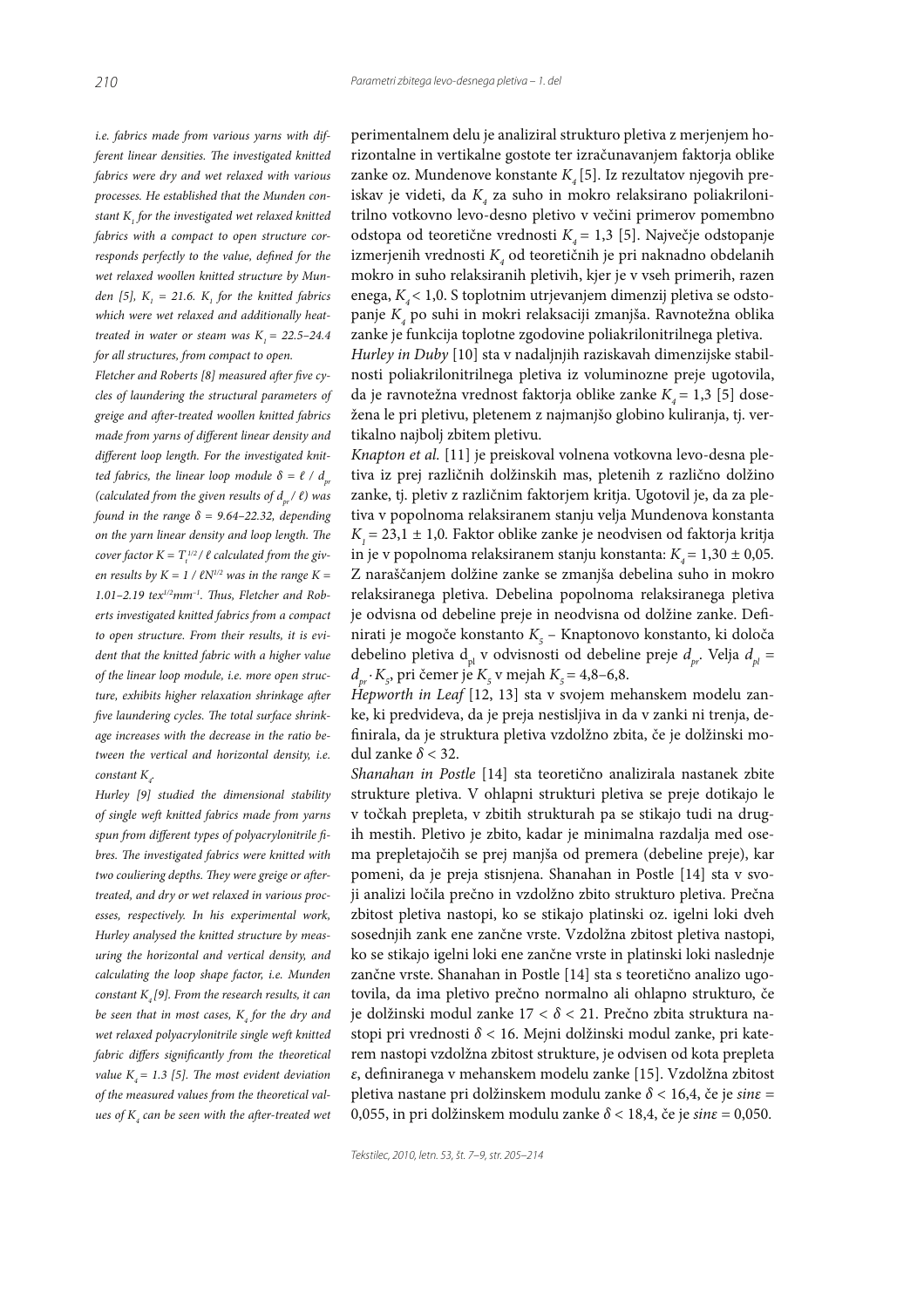and dry relaxed knitted fabrics where the loop shape factor was  $K_a < 1.0$  in all cases but one. With heat-setting of knitted fabric dimensions, the deviation of the  $K$ , values after the dry and wet relaxation decreases. The equilibrium loop shape is the function of thermal history of the polyacrylonitrile knitted fabric.

In their further investigations of dimensional stability of polyacrylonitrile fabrics made from voluminous yarns, Hurley and Duby [10] established that the equilibrium value of the loop shape factor  $K_a = 1.3$  [5] can only be attained in the case of the structure knitted with the smallest couliering depth, i.e. in the case of the most vertically compact structure.

Knapton et al [11] investigated woollen single weft knitted fabrics made from yarns of various linear densities and knitted with various loop lengths, i.e. knitted fabrics with various cover factors. They found out that for the knitted fabrics in a fully relaxed state, the Munden constant is  $K_i = 23.1 \pm 1.0$ . The loop shape factor is independent of the cover factor. In a fully relaxed state, it is a constant:  $K<sub>a</sub> = 1.30 \pm 0.05$ . With the loop length increase, the thickness of the dry and wet relaxed knitted fabric decreases. The thickness of the fully relaxed knitted fabric depends on yarn thickness and is independent of the loop length. The constant  $K<sub>5</sub>$  can be defined as that it indicates the fabric thickness  $d_{nl}$  dependence on the yarn thickness  $d_{nl}$ . It holds that  $d_{pl} = d_{pr} \cdot K_{5}$ , where  $K_{5}$  values are in the range of  $K = 4.8 - 6.8$ .

In their mechanical loop model, which presumes that yarn is incompressible and that there is no friction within the loop, Hepworth and Leaf [12, 13] defined that the knitted structure is lengthwise compact if the length loop module is  $\delta$  < 32.

Shanahan and Postle [14] theoretically analysed the origin of the compact knitted structure. In an open structure, the yarns join only at interlacing points, while in compact structures, they also join at other points. The knitted fabric is compact when the minimum distance between the axes of the interlacing yarns is smaller than the yarn diameter (yarn thickness), which means that the yarn is compressed. In their analysis, Shanahan and Postle [14] distinguished between a width- and Lasić, Vrljičak in Srdjak [16] so raziskovali vpliv strukture preje in procesnih parametrov pletenja na stukturne parametre pletiva. Preskušali so bombažno in poliakrilonitrilno pletivo iz prej različne dolžinske mase, pleteno z enako globino kuliranja. Rezultati raziskave so pokazali, da je bil koeficient gostote za preskušana pletiva  $C = 0.677 - 1.07$ . Dolžinski modul zanke za preskušana pletiva je bil  $\delta$  = 14,9-30,8, površinski  $\delta$  = 0,79-1,58, prostorninski pa  $\delta_y$  = 3,43–5,11. Širinski faktor vpletanja niti je bil  $v_s$  = 3,67–4,55, razmerje med debelino pletiva in debelino preje pa $d_{pl}$  /  $d_{pr}$  =  $K_s$  = 2,33–3,78. Vzorci s površinskim modulom zanke  $\delta_{\scriptscriptstyle n}$  < 1 so imeli zelo zbito strukturo.

Srdjak in Čuk [17] sta ohlapnost oz. zbitost pletene strukture definirala s poroznostjo pletiva. Njuna definicija je dvoplastna: poleg poroznosti strukture pletiva upošteva tudi poroznost preje in vlaken. Primarna poroznost pletiva je določena z velikostjo medprostorov v množici med seboj povezanih zank, nastalih s prepletanjem. Sekundarna poroznost pletiva je določena s poroznostjo surovine, iz katere je izdelana pletena struktura; nanjo vplivata struktura in gladkost površine preje. Velikost medprostorov v preji je odvisna od dolžinske mase, debeline in vitja preje.

Srdjak in Čuk sta v svojem eksperimentalnem delu [17] ugotovila, da je poroznost pletiva bistveno odvisna od horizontalne in vertikalne gostote pletiva. Povečana globina kuliranja povečuje poroznost. Različne debeline preje pri enaki globini kuliranja pomembno vplivajo na poroznost. Z relaksacijo se pri vseh preiskovanih vzorcih povečujeta horizontalna in vertikalna gostota, kar vodi k zmanjševanju poroznosti pletiva.

Bešker, Srdjak in Vrljičak [18] so ugotavljali odvisnost strukturnih parametrov levo-desnega pletiva od dolžine zanke ter njihov vpliv na uporabne lastnosti pletiva. V svojem delu so primerjali teoretično izračunane in ekperimentalno dobljene parametre zanke in pletiva ter ugotovili, da je izdelava pletiva željene strukture in lastnosti na vsakem stroju zahteven proces. Rezultati njihovega eksperimentalnega dela kažejo, da globina kuliranja ne vpliva bistveno na horizontalno gostoto pletiva. Z zmanjšanjem globine kuliranja se zmanjša dolžina zanke, poveča se vertikalna gostota pletiva, zmanjša se koeficient gostote ter poveča ploščinska masa.

Lasić [19] je raziskoval medsebojno odvisnost strukturnih parametrov desno-desnega pletiva: debeline pletiva, horizontalne in vertikalne gostote pletiva, koeficienta gostote pletiva, ploščinske mase ter dolžinskega, ploščinskega in prostorninskega modula zanke od faktorja kritja pletiva. Ugotovil je, da so strukturni parametri pletiva in moduli zanke pomembno odvisni od faktorja kritja pletiva.

Quayanor, Takahashi in Nakajima [20] so raziskovali strukturne parametre, površinsko trenje in hrapavost svilenega, bombažnega in poliestrskega votkovnega levo-desnega pletiva, pletenega z dvema različnima gostotama. Faktor kritja preiskovanih vzorcev pletiv je bil  $K = 0.996 - 1.606$  tex<sup>1/2</sup>mm<sup>-1</sup>, koeficient gostote pletiva pa, glede na podatke o horizontalni in vertikalni gostoti pletiva,  $C =$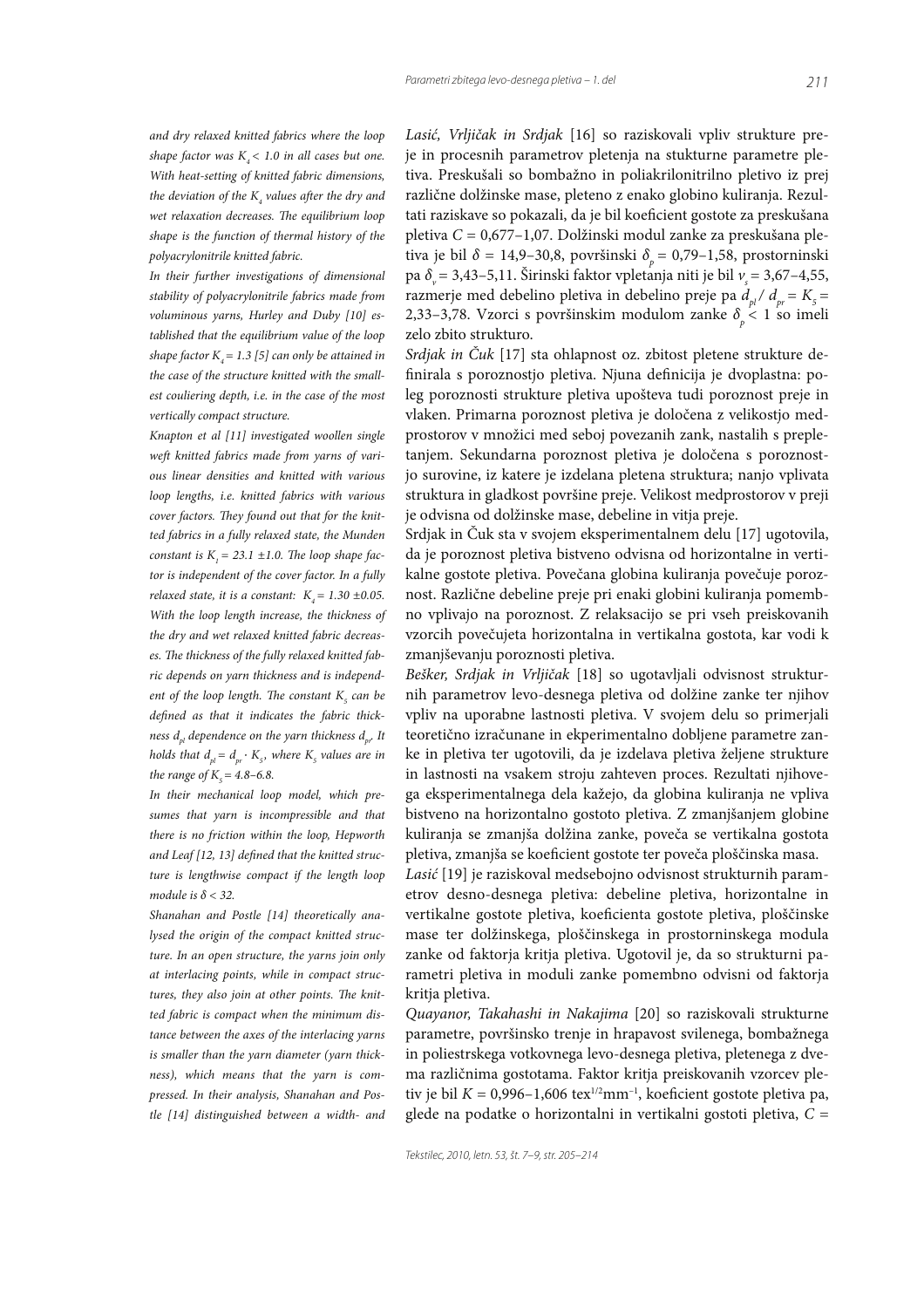$lengthwise$  compact knitted structure. The widthwise compactness occurs when the sinker or the needle arcs of the two adjacent loops of the same knitting course are in contact. The lengthwise compactness occurs when the needle arc of one knitting course and the sinker arcs of the next knitting course are in contact. By theoretical analysis, Shanahan and Postle [14] established that the knitted structure is widthwise normal or open if the linear loop module is  $17 < \delta < 21$ . The widthwise compact structure occurs at the value  $\delta$  < 16. The limit value of the linear loop module by which the lengthwise compactness of the structure occurs depends on the interlacing angle ε defined by the mechanical loop model  $[15]$ . The lengthwise compactness occurs with the value of the linear loop module  $\delta$  < 16.4 if sine = 0.055, and with the value of the linear loop module  $\delta$  < 18.4 if  $\sin \varepsilon = 0.050$ .

Lasić and Vrljičak and Srdjak [16] investigated the impact of the yarn structure and the knitting process parameters on the structural parameters of knitted fabrics. They examined cotton and polyacrylonitrile knitted fabrics made from yarns of various linear densities and knitted with the same couliering depth. The results of the research indicated that the density coef ficient of the examined knitted fabrics was  $C =$  $0.677-1.07$ . The linear loop module for the examined knitted fabrics was  $\delta$  = 14.9-30.8 while the area loop module was  $\delta_p$  = 0.79–1.58 and the volume loop module was  $\delta_{v} = 3.43 - 5.11$ . The width interlacing factor was  $v_s = 3.67 -$ 4.55 and the ratio between the knitted fabric thickness and yarn thickness was  $d_{\rho l}^{\phantom{\dag}}/\phantom{d}_{\rho r}^{\phantom{\dag}}=K_{_5}^{\phantom{\dag}}$  $= 2.33 - 3.78$ . The structure of the samples exhibiting the area loop module  $\delta_{p}^{} < 1$  was very compact.

Srdjak and Čuk [17] defined the openness and compactness of the knitted structure by its porosity. Their definition is two-step: apart from the knitted structure porosity it also considers the porosity of the yarn and fibres. The primary porosity of the knitted structure is defined by the size of the interspace in the set of loops connected by interlacing. The secondary porosity of the knitted structure is defined by the porosity of the raw material from which the knitted structure is made. It is influenced by the struc0,47-0,67. Rezultati raziskav kažejo, da se je po desetih pranjih vzdolžno najbolj krčilo svileno pletivo, ki je imelo najmanjši faktor kritja. Poliestrsko pletivo je kazalo negativno krčenje.

## 4 Sklepi

Različni avtorji so na podlagi študija teoretičnih geometrijskih modelov zanke in eksperimentalnih raziskav dejanskih pletiv definirali podobne vrednosti parametrov pletiva, ki opisujejo zbitost/ poroznost pletene strukture.

Preiskovano je bilo večinoma volneno, poliakrilonitrilno ter bombažno, pa tudi svileno, viskozno in poliestrsko pletivo. V zadnjih desetletjih se je obširneje preiskovalo raztezno pletivo z vpletenimi (platiranimi) elastanskimi nitmi.

Zbitost/poroznost strukture je bila najpogosteje ocenjevana na podlagi vrednosti dolžinskega modula zanke, Mundenovih konstant, faktorja oblike zanke oz. koeficienta gostote pletiva ter faktorja kritja pletiva. Redkeje je bila ocenjevana na podlagi izračunanih vrednosti ploščinskega in prostorninskega modula zanke. Ocenjevanja horizontalne in vertikalne zbitosti realnega pletiva na podlagi širinskega in višinskega modula zanke ter širinskega in višinskega faktorja vpletanja niti v znanstveni literaturi ni zaslediti.

#### 5 Viri

- 1. TOMPKINS, E. Science of knitting. New York: Wiley, 1914.
- 2. DOYLE, P. J. Fundamental aspects of the design of knitted fabrics. Journal of the Textile Institute, 1953, vol. 44, p. P561-578.
- 3. SHINN, W. E. An engineering approach to jersey fabric construction. Textile Research Journal, 1955, vol. 25, p. 270-277.
- 4. PEIRCE, F. T. Geometrical principles applicable to the design of functional fabrics. Textile Research Journal, 1947, vol. 17, p.  $123 - 147.$
- 5. MUNDEN, D. L. The geometry and dimensional properties of plain-knitted loop. Journal of the Textile Institute, 1959, vol. 50, p. T448-T471.
- 6. DALIDOVIČ, A. S. Teorii perelpletenii i analiz trikotaža. [S.l.] : Gizlegprom, 1934.
- 7. NUTTING, T. S. Changes in the dimensions of plain-knitted wool fabrics with variation of moisture regain. Journal of the Textile Institute, 1961, vol. 52, p. T407-T415.
- 8. FLETCHER, H. M., ROBERTS, S. H. Elastic properties of plain and double knit cotton fabrics. Textile Research Journal, 1965, vol. 35, p. 497-503.
- 9. HURLEY, R.B. The dimensional stability of acrylic knit fabrics. Textile Research Journal, 1966, vol. 36, p. 989-993.

*Tekstilec, 2010, letn. 53, št. 7–9, str. 205–214*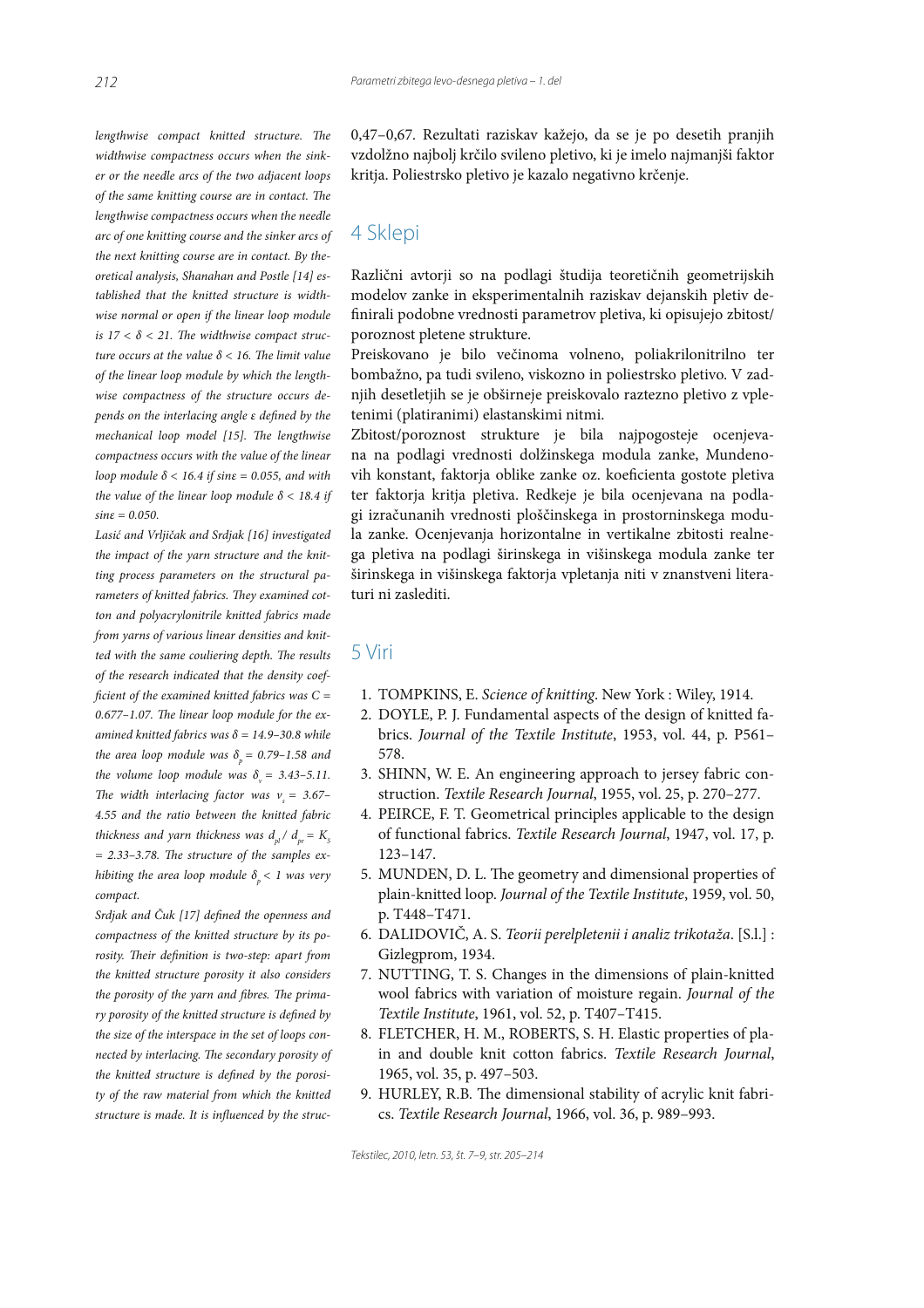ture and smoothness of the varn surface. The size of interspaces within the yarn depends on the yarn linear density, yarn thickness and yarn twist.

In their experimental work, Srdjak and Čuk [17] established that the porosity of the knitted structure is significantly dependent on the horizontal and vertical density of the knitted structure. The increased couliering depth increases the structure porosity. With the same couliering depth, various varn thicknesses significantly influence the structure porosity. The horizontal and vertical density of the knitted structure increase with relaxation, which leads to a decrease in the structure porosity.

Bešker and Srdjak and Vrljičak [18] studied the dependence of structural parameters of the single weft knitted structure on the loop length and their influence on performance properties of knitted fabrics. In their research, they compared the theoretically calculated and experimentally measured values of the loop and knitted structural parameters. They established that the production of the knitted fabric with the desired structure and properties on any knitting machine is a very complex process. The results of their experimental work show that the couliering depth does not significantly influence the horizontal density of the structure. With the couliering depth decrease, the loop length decreases, the vertical density of the structure increases, the density coefficient decreases and the knitted fabric mass per unit area increases.

Lasić [19] investigated the interdependence of the structural parameters of double weft knitted fabrics, i.e. fabric thickness, horizontal and vertical density, density coefficient, mass per unit area, linear loop module, area lop module, volume loop module and cover factor. He established that the structural parameters of knitted fabrics and loop modules depend on the cover factor

Quayanor and Takahashi and Nakajima [20] studied structural parameters, surface friction and the roughness of the silk, cotton and polyester single weft knitted structure, knitted in two different densities. The cover factor of the investigated samples was  $K = 0.996 - 1.606$  $text^{1/2}mm^{-1}$ , and according to the horizontal and vertical density, the density coefficient of the in-

- 10. HURLEY, R.B., DUBY, R.G. Dimensional stability of highbulk acrylic knit fabrics. Textile Research Journal, 1967, vol. 37, p. 667-673.
- 11. KNAPTON, J. J. F., AHRENS, F. J., INGENTHRON, W. W., FONG, W. The dimensional properties of knitted wool fabrics. Del 1, The plain knitted structure. Textile Research Journal, 1968, vol. 38, p. 999-1012.
- 12. HEPWORTH, B., LEAF, G. A. V. The mechanics of an idealized weft-knitted structure. Journal of the Textile Institute, 1976, vol. 67, p. 241-238.
- 13. HEAPWORTH, B., LEAF, G. A. V. The shape of the loops in an undeformed plain weft-knitted fabric. V Proceedings. Diamond Jubilee Conference. London : Textile Institute, 1970, p.  $181 - 196.$
- 14. SHANAHAN, W. J., POSTLE, R. Jamming of knitted structures. Textile Research Journal, 1973, vol. 43, p. 532-538.
- 15. SHANAHAN, W. J., POSTLE, R. A theoretical analysis of the plain-knitted structure. Textile Research Journal, 1970, vol. 40, p. 656-665.
- 16. LASIČ, V., VRLJIČAK, Z., SRDJAK, M. Utjecaj značajki stroja i niti na strukturu pletiva. Tekstil, 1984, vol. 33, p. 611-621.
- 17. SRDJAK, M., ČUK, F. Poroznost pletenin. Tekstilec, 1990, let. 33, str. 108-117.
- 18. BEŠKER, M., SRDJAK, M., VRLJIČAK, Z. Projektiranjem duljine očice do kvalitetnijeg pletiva. Tekstil, 1996, vol. 45, p.  $263 - 268.$
- 19. LASIĆ, V. Istraživanje ovisnosti strukture kulirnog pletiva o pokrivnom faktoru. Tekstil, 1998, vol. 47, p. 237-245.
- 20. QUAYANOR, L., TAKAHASHI, M., NAKAJIMA, M. Effects of laundering on the surface properties and dimensional stability of plain knitted fabrics. Textile Research Journal, 2000, vol. 70, p. 28-35.
- 21. STJEPANOVIĆ, Z., KARBA, M., JEVŠNIK, S., RUDOLF, A. Research on the effect of some knitting parameters on properties of cotton/lycra knitted fabrics during relaxation process. Tekstilna industrija, 2010, god. 58, br. 1, str. 22-31.
- 22. STJEPANOVIĆ, Z., KARBA, M. Research on the influence of yarn feeding load and machine speed on knitted fabric's properties. In: MAJCEN LE MARECHAL, Alenka (Ed.), STJEPA-NOVIĆ, Zoran (Ed.), KOKOL, Vanja (Ed.), ŽUNIČ-LOJEN, Darja (Ed.), FAKIN, Darinka (Ed.), FUŽIR BAUER, Gabrijela (Ed.), ZIMŠEK, Danijel (Ed.), KRIŽANEC, Boštjan (Ed.), VOLMAJER VALH, Julija (Ed.), VONČINA, Bojana (Ed.). 5th World Textile Conference AUTEX 2005, 27-29 June 2005, Portorož, Slovenia. 2005, p. 709-714.
- 23. DALIDOVIČ, A. S. Osnovi teorii vjazanija. Moskva : Legakaja industrija, 1970.
- 24. MUNDEN, D. L. Knitting group news: specification of construction of knitted fabrics. Journal of the Textile Institute, 1962, vol. 53, p. P628-P631.

Tekstilec, 2010, letn. 53, št. 7-9, str. 205-214